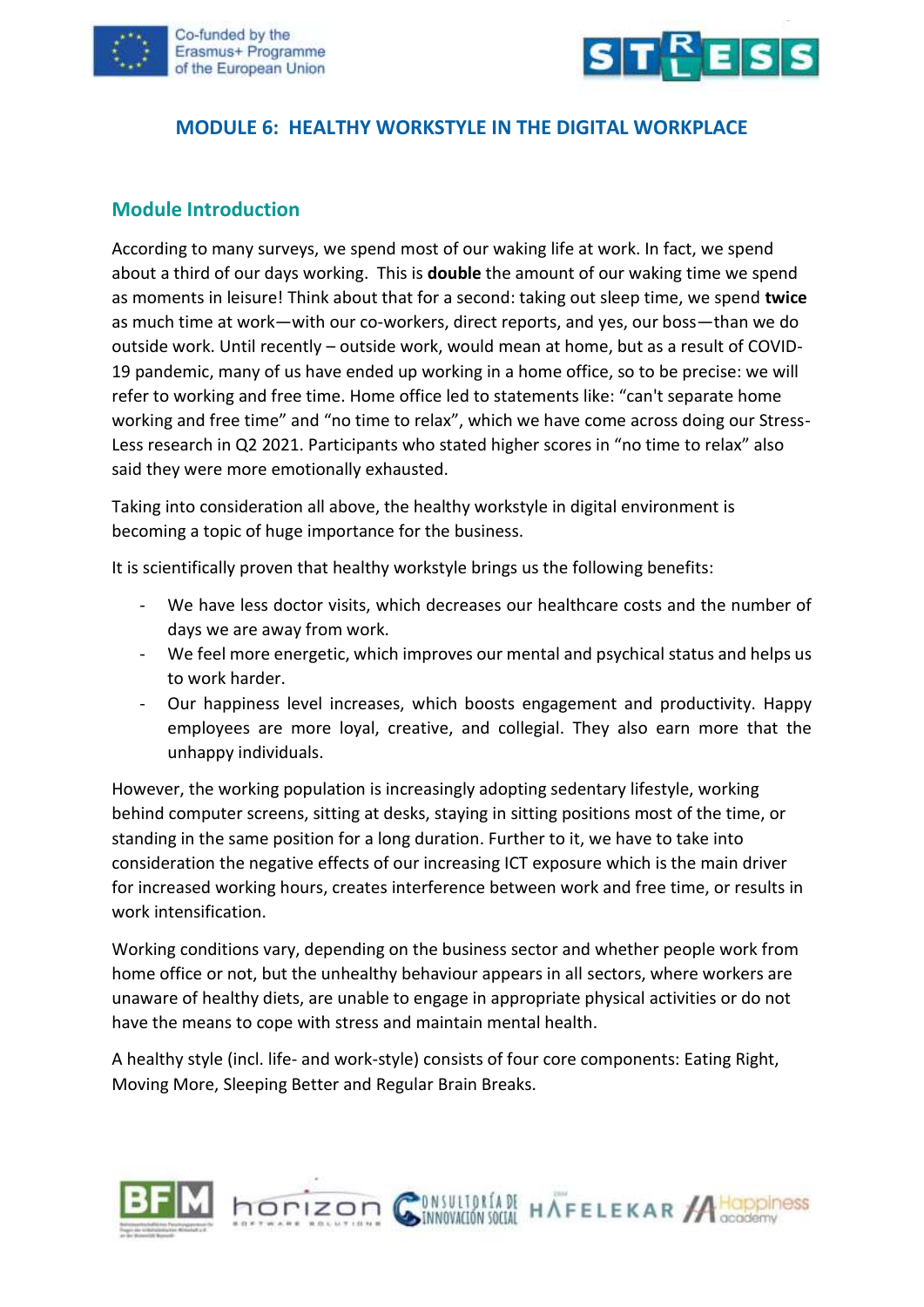





The first component is **Eating Right**. Eating right is important because the food we eat affects, of course our health, but also our brain. We should begin the day with a healthy breakfast and partake in a regular lunch to be more productive. Have you heard the saying "Breakfast like a king; lunch like a prince; dinner like a pauper."?

So, our daily healthy diet is key for our work productivity and well-being and we have to start paying special attention to what we eat if we would like to avoid stress and other health issues.

The next component of the healthy workstyle, **Moving More**, is like a meta habit for fulfilling your basic needs at work. There are multiple benefits to Moving More, like:

- Better heart health (Physical)
- Reduced Stress (Emotional) and
- Greater focus (Mental).

When we think about exercise, a lot of us think about good looks or losing weight. But in fact, one of the biggest benefits that we now know from the research on exercise is the benefits that we gain in terms of our work performance. This is because exercise makes us smarter, and it does it in some very specific ways. For one thing, it gets more blood flowing to the brain, which improves our focus. That means we're less distractable over the course of the work day. It also activates the memory regions of the brain. So, we remember information more quickly. You don't have to read a memo three times in order to understand it, you get it the first time. Last but not least, it puts us in a good mood. If you think about what we do at work, we are connecting with others: either in connection with our colleagues or we're trying to attract new clients or vendors. And so being in a good mood isn't something that's nice to have, it actually is a necessity for doing a good job at work.

We need to think about exercise as an investment in our future. It's not something we selfishly do for ourselves. If you spend time going to the gym or exercising at home, you're actually investing in a better future, not only for yourself, but for your loved ones and your company.



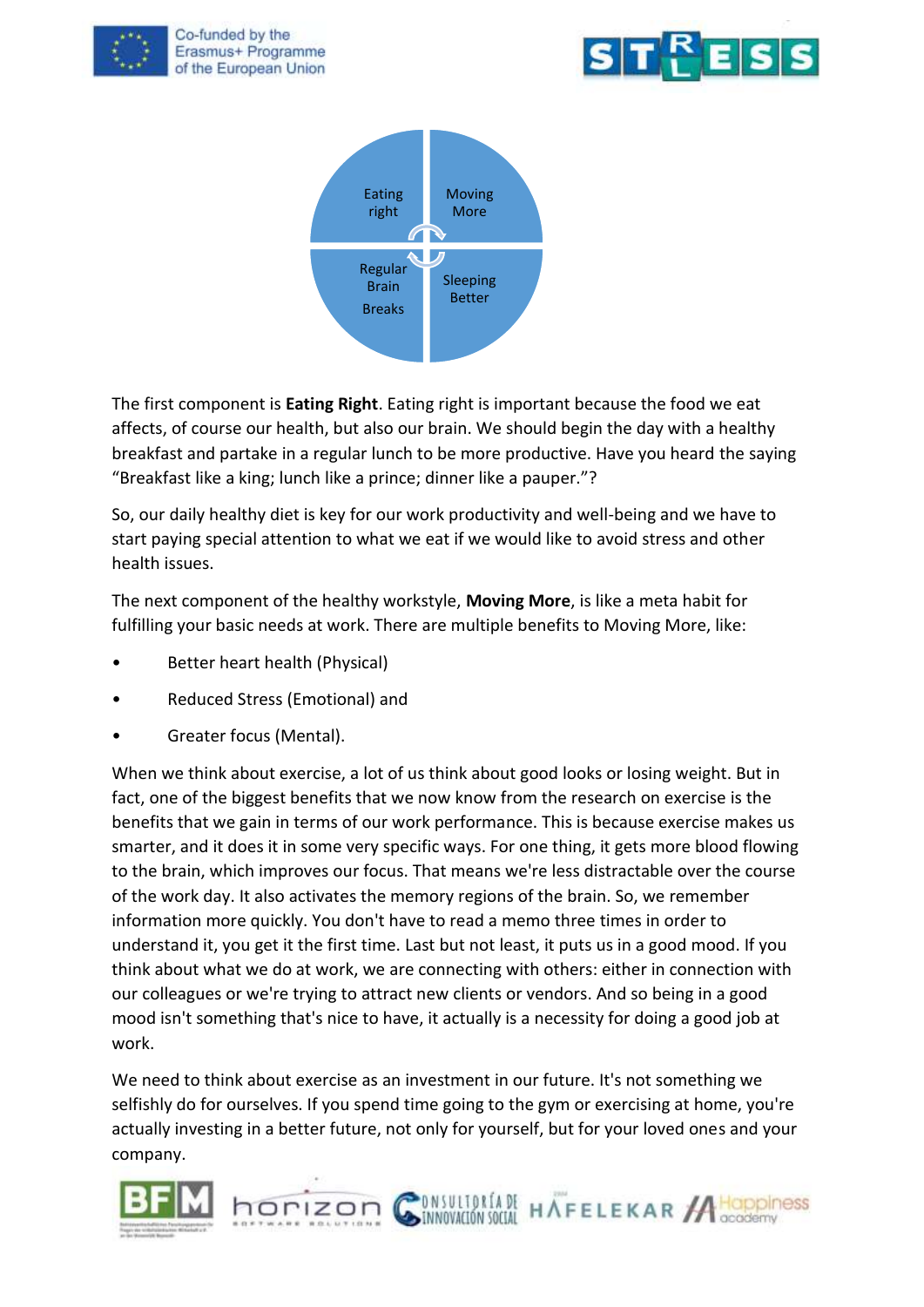



The third component of healthy workstyle is **Sleeping Better.** Sleep helps us to refuel physically, mentally and emotionally.

Just as exercising is very important for productivity, so is sleep important for our well-being, positivity, and creativity, as well as our health. In addition, it turns out that getting a good night sleep also helps us focus better during deliberate practice.

An experiment has been conducted how our brains function when we sleep seven to eight hours a night or less. People sleeping seven to eight hours a night were asked to memorize positive and negative words and it turned out that they've remembered about 70% of both the positive and negative words the next day. But those who have slept five or fewer hours, were able to remember about 70% of the negative words, but only about 30% of the positive ones. What that means is, when our brain feels like it's not getting sleep, it feels like it's under threat. So then, if you're under a threat what do you do? You are starting to feel anxious, your body starts to generate stress hormones and you're scanning the world for the negatives, the threats to protect yourself from, which means you're missing out on opportunities. You're missing out on creativity and joy.

**Regular brain breaks** can help to refocus your attention if you experience brain fog or feel absent-minded. Taking a moment to move away from the screens and recharge alone gives you time to reflect on yourself and understand why you are feeling the way you are. Such short pauses can actually help to lower the stress in your body and mind.

Apart from our personal healthy workstyle, we should take into consideration that the environment matters too. You can find some useful info about ergonomics of your workspace in the home office module.

You can listen to the material [here.](https://youtu.be/imPBph9zOBI)

## **Activity 1**

Emerging evidence suggests a close relationship between diet and mood.

horizon G

In 2016, researchers found that a diet with a high glycemic load may cause increased symptoms of depression and fatigue. It includes many refined carbohydrates, such as those found in soft drinks, cakes, white bread, and biscuits. Vegetables, whole fruit, and whole grains have a lower glycemic load. (Beware: While a healthy diet may improve overall mood, it is essential for people with depression to seek medical care). Here are some healthy food ideas you may consider to start implementing in your daily routine:

- Start your meals with healthy items (e.g., fresh, raw veggies instead of rice, chips, or fries). Eat a salad before the main meal.

ONSULTORÍADE HAFELEKAR ACOppiness

Reduce sugar intake (from, say, ten spoons a day—across all your drinks—to six).

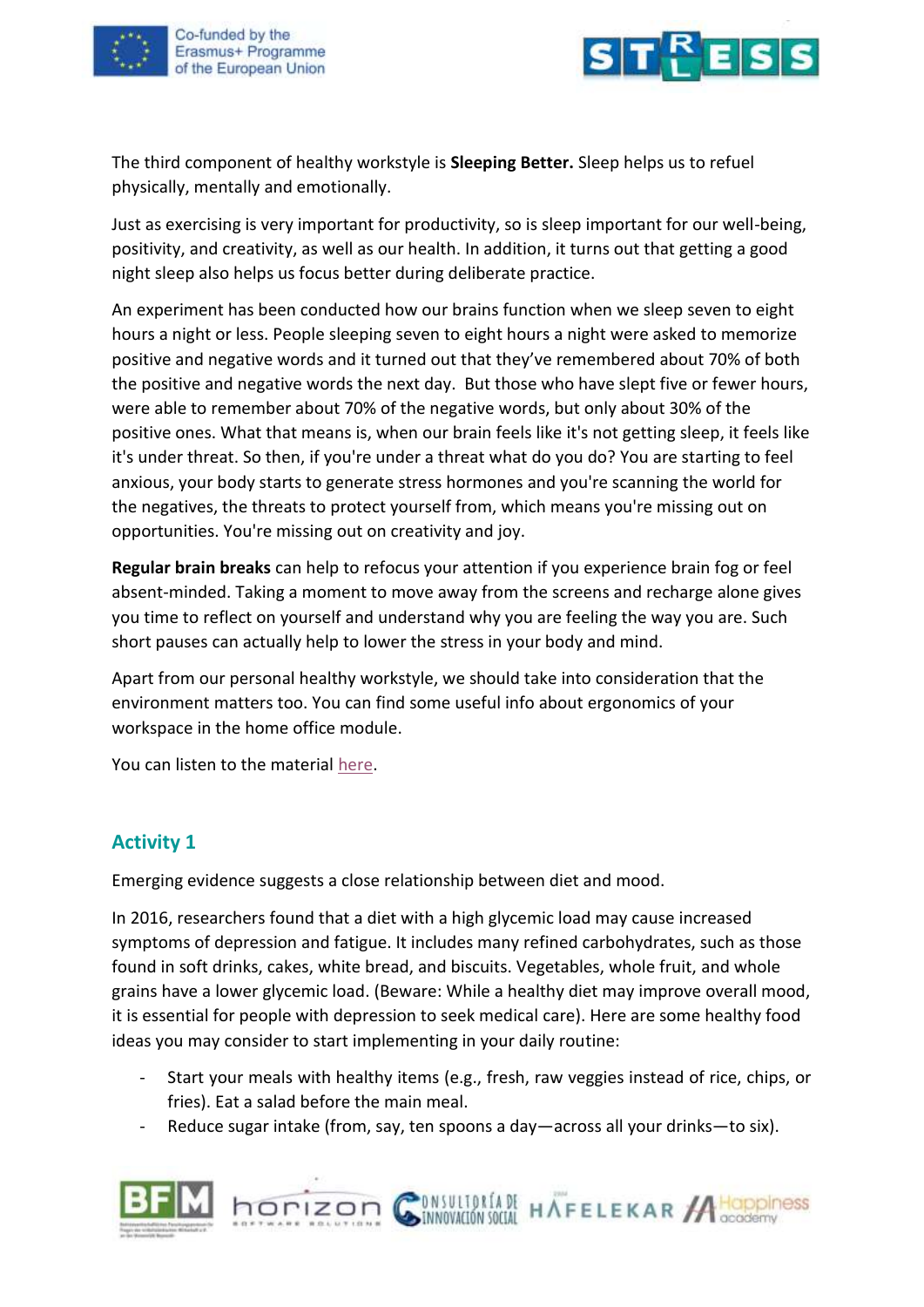



- Put unhealthy items (e.g., potato chips) in hard-to-reach places and healthy items (e.g., carrot sticks) in easier-to-reach places. You can even stop buying unhealthy items.
- Swap soft drinks for water and herbal tea.
- Replace larger plates or bowls with smaller ones (if you are overweight).
- Take longer (ideally, twenty minutes) to finish a meal that you typically rush through.
- Eliminate snacking after dinner.

Choose at least one of the above, write it down somewhere and make a commitment to start following it on a daily basis.

# **Activity 2**

Numerous studies show that exercise can boost memory and concentration. It increases serotonin, a neurotransmitter, in the brain that can lead to improved focus and clarity. Other studies show that physical activity may reduce cognitive decline in older adults.

Here are some ideas to help you make the first step toward adopting the habit of moving more:

- Get a pedometer and maintain a record of how much you have walked each day.
- Form a neighbourhood exercise group and take a morning or evening walk/jog/bike ride (or something else) together.
- Exercise (doesn't need to be intense) for a cumulative thirty minutes during the day. Plan the day, so you can start with a minimum of 10 minutes for energy or stretching in the morning and add on during the day to reach at least 30 minutes of exercise.
- Put in reminders—on mobile phone or a computer program—to remind you to take a break from sitting in front of the computer every twenty to thirty minutes and to do something requiring movement.
- Reduce the amount of time spent sitting even when you are not working (e.g., on bus rides, choose to stand).

Choose at least one of the above, write it down somewhere and make a commitment to start doing it on a daily basis.

# **Activity 3**

Research suggests that engaging in physical activity can release endorphins and other feelgood hormones.

Other great news is that research shows that the physical activity doesn't have to be high intensity for you to reap the mental benefits – so a brisk walk around the block will have you feeling great in no time.

INVESTIGATE HAFFELEKAR ACODOMISS



horizon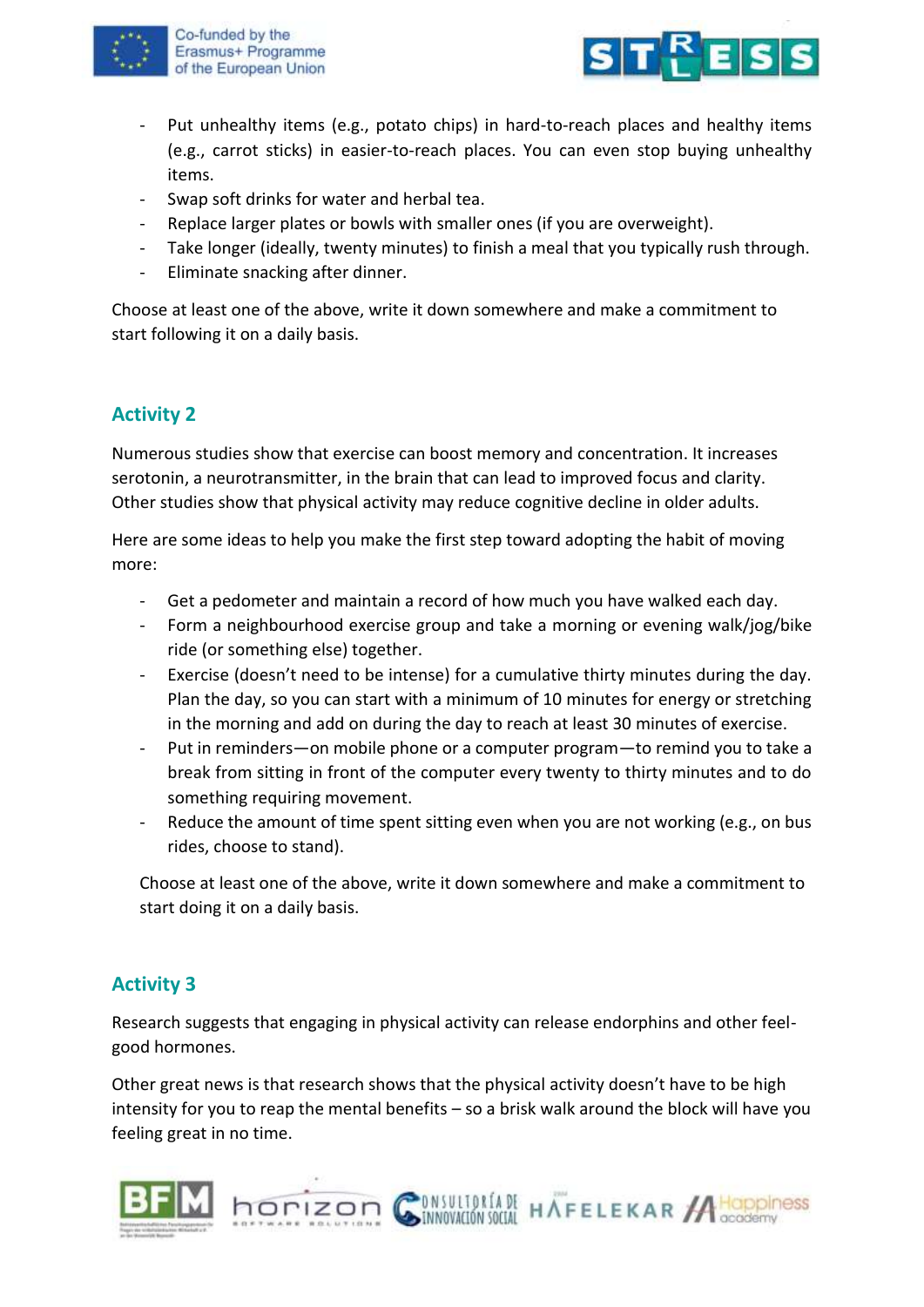



The Activity that we propose for you today is at least once during the day to stop work, ideally in a moment when you are feeling frustrated or about to get stressed out and to do the short exercise sequences that we propose:

- 1. Neck muscles
	- a. Sit comfortably with an upright back
	- b. Relax down your shoulders
	- c. Bend your head to the left, towards your left shoulder, the right ear should point at the ceiling
	- d. To strengthen your neck muscles look down, your chin touching the chest. To strengthen the throat muscles, look  $up$  – chin towards the ceiling.
	- e. Take 30 seconds for each side.
- 2. Shoulder stretch
	- a. Sit comfortably with an upright back
	- b. Roll your shoulders back and forth
	- c. Put one of your hands on the opposite shoulder. Let your elbow be at a 90 degrees angle. Don't change this angle.
	- d. For more stretching, push your elbow with the other hand towards the back
	- e. Take 30 seconds for each side.
- 3. Upper back, chest and arm stretch
	- a. Sit comfortably with an upright back
	- b. Catch the wrist of one hand with the other hand
	- c. Raise the hands above your head
	- d. Actively pull the straight hand with the other hand
	- e. Take 30 seconds for each side.
- 4. Back stretch
	- a. Sit with an upright back on the front part of the chair seat
	- b. Let your hands fall down besides your body
	- c. Slowly bow forward, your chin touching your chest. Go as far as you can, moving forward slowly, vertebrae by vertebrae.
	- d. Stay down a moment and then slowly go back to upright position.
	- e. Do the exercise a few times for about 1 minute.
- 5. Hip stretch
	- a. Sit comfortably with an upright back



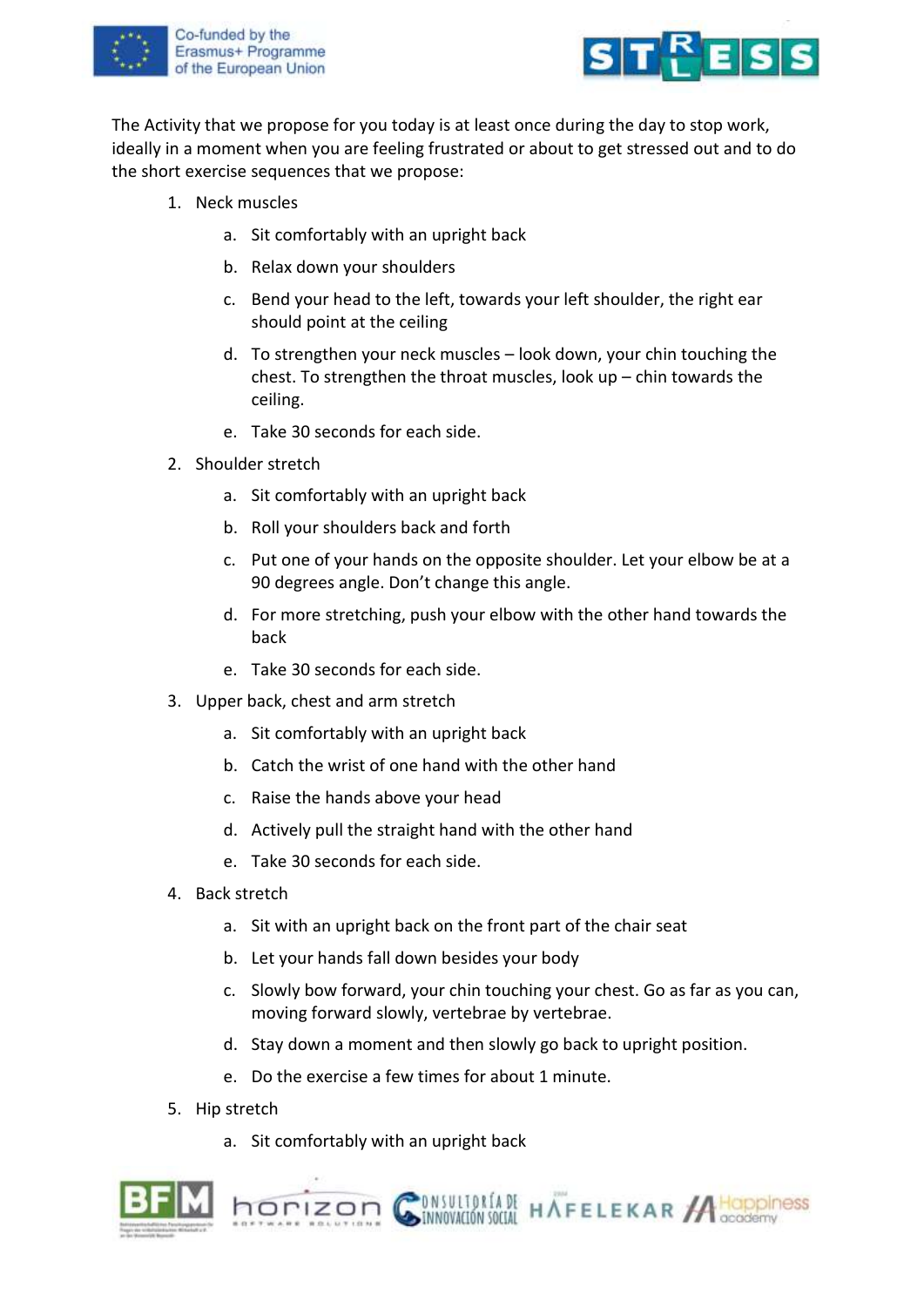



- b. Flex one leg and put the ankle on the knee of the other leg.
- c. Bow forward a little bit
- d. For more stretching you can press the knee of the flexed leg down with the hand.
- e. Take 30 seconds in this position for each side.
- 6. Leg stretch
	- a. Sit with an upright back on the front part of the chair seat
	- b. Stretch one leg in front with a straight knee and the back of the heel on the ground
	- c. Sit up and then bow forward.
	- d. For more stretching, flex your toes towards you
	- e. Take 30 seconds for each side.

You can download the worksheet [here.](https://www.stress-less-project.eu/uploads/ACTIVITY%203%20EN.pdf)

There are many guided exercise sequences online, which you can also use. Here is an example for such:

<https://youtu.be/tAUf7aajBWE>

## **Activity 4**

Sleep is very important for our well-being and productivity. Many people tend to believe that they need no more than 4-5 hours sleep, but it turns out that they are wrong. The scientists have proven that some people have a specific gene mutation that leads to a Short Sleeper Syndrome. It is a condition that allows you to operate on less than six hours of sleep. But it affects about 1% of the population.

The rest of us need minimum 7 hours sleep in order to stay healthy and be productive at work.

Read the following descriptions and be completely honest when thinking if they are valid for you:

- Feeling drowsy or falling asleep during the day, especially during calm activities like sitting in a movie theatre or driving.
- Falling asleep within 5 minutes of lying down.
- Short periods of sleep during waking hours (microsleeps).
- Needing an alarm clock to wake up on time every day.
- Feeling groggy when you wake up in the morning or throughout the day (sleep inertia).

**DISULTORÍA DE HAFELEKAR A HOPPINESS** 

Having a hard time getting out of bed every day.

horizon

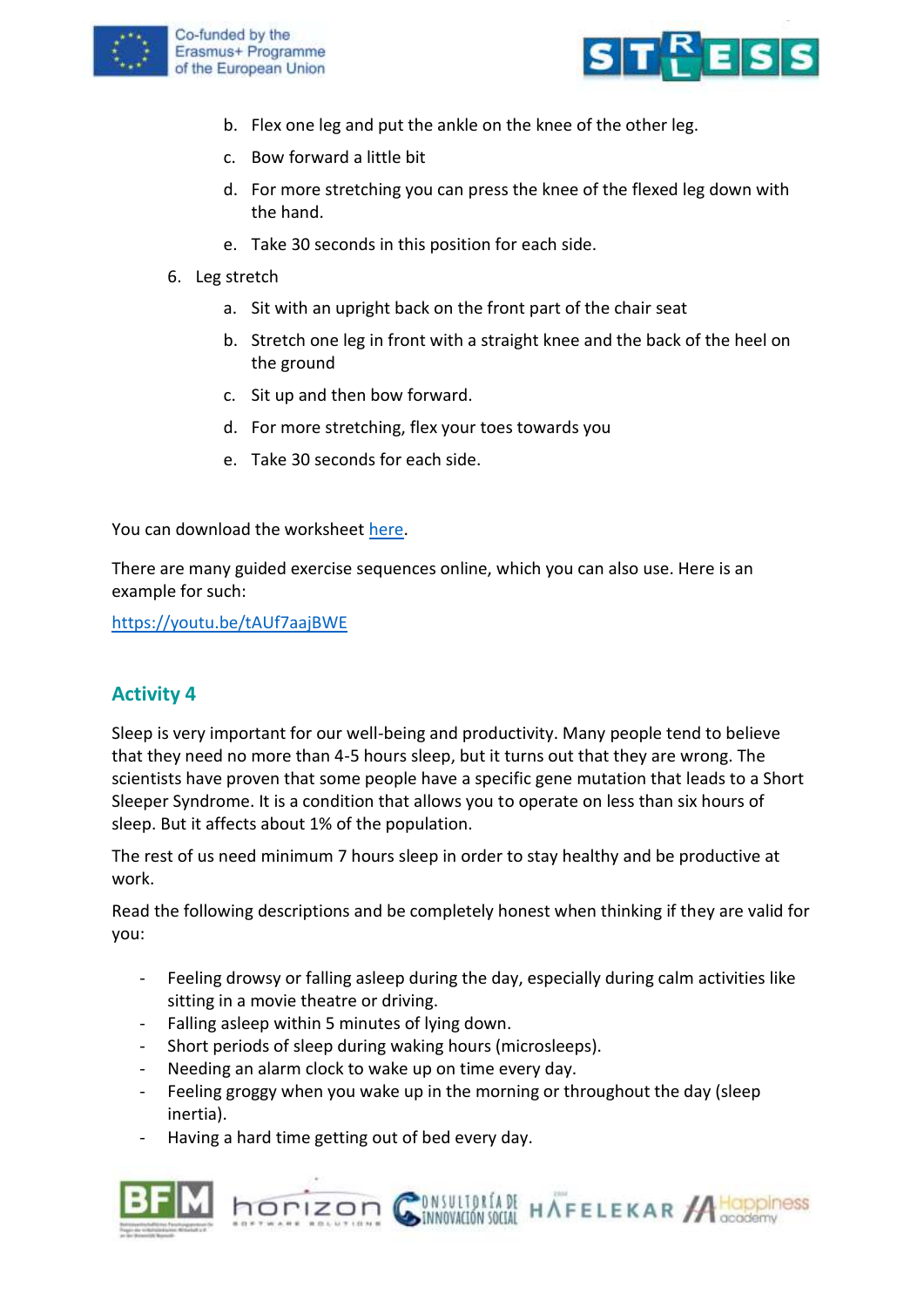



- Mood changes.
- Forgetfulness.
- Trouble focusing on a task.
- Sleeping more on days when you don't have to get up at a certain time.

All above are common signs that you haven't gotten enough sleep.

If this is your case you should try to make changes in your sleep behaviour. Move to the next activity to learn why and how.

## **Activity 5**

Watch this Tech Insider video with the sleep scientist Matthew Walker and reflect on it:

<https://youtu.be/NODZBkQoVfE>

You can choose your language subtitles from the YouTube video settings.

## **Activity 6**

Here are some ideas that can help you to improve your sleep quality.

- Minimize sources of artificial light (e.g., TV, iPad) in bedroom.
- Get white noise machine for the bedroom.
- Follow regular sleep schedule (e.g., go to bed at 10 p.m. every night and wake up no earlier than 6 a.m.)
- Prevent stress from spoiling sleep (e.g., don't argue with spouse on which TV channel to watch).
- Take a warm shower thirty minutes before sleep.

horizon  $\mathcal C$ 

- Eat early dinner (no food an hour and a half before going to sleep).
- Make bedroom two or three degrees cooler than the rest of the house (if this is not energy inefficient); use thick blankets if needed.

Choose the ones that you like most and make them part of your daily routine.

## **Activity 7**

If you have been following the healthy workstyle activities in a diligent way until now, you have a list of at least one item for Eating Healthy, Moving More and Sleeping Better ideas, that we have provided you so far.

Now it is time to call a colleague or a close friend, discuss with them the activities you have chosen to follow in order to improve your healthy workstyle and ask them to call you on a weekly basis, asking you whether you follow your healthy activities and how you feel.

ONSULTORÍADE HAFELEKAR ACOppiness